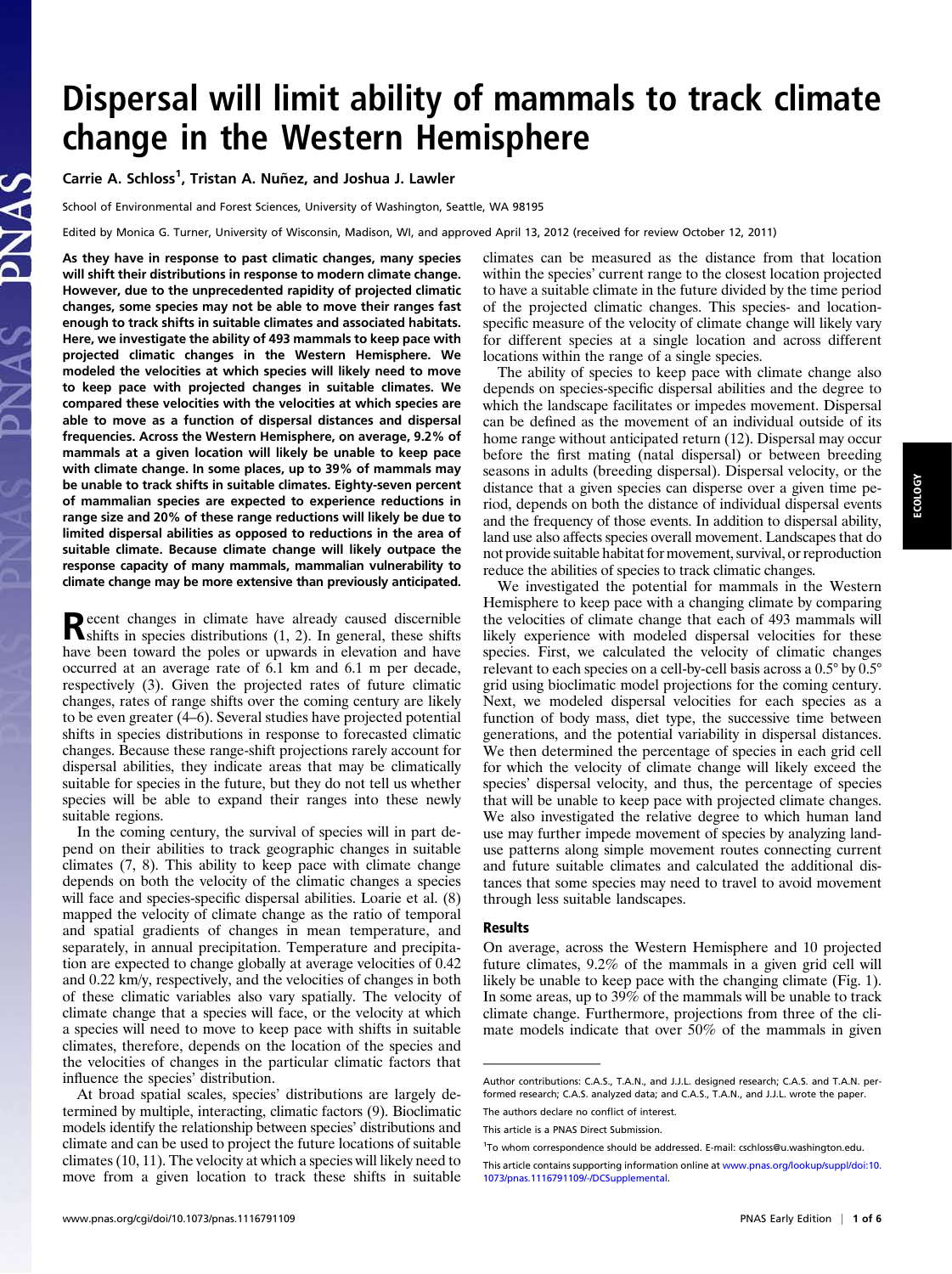

Fig. 1. Percentage of mammalian species that are projected to be unable to keep pace with climate change. Results are average percentages across projections that incorporate the output from 10 climate models run for a midhigh (SRES A2) emissions scenario.

locations will be unable to keep pace with climate change ([SI](http://www.pnas.org/lookup/suppl/doi:10.1073/pnas.1116791109/-/DCSupplemental/sapp.pdf) [Appendix](http://www.pnas.org/lookup/suppl/doi:10.1073/pnas.1116791109/-/DCSupplemental/sapp.pdf)). Species will be least likely to be able to track climatic changes in the tropical and subtropical moist broadleaf forest biome of the western Amazon. In this biome, on average, 14.5% of species will likely be unable to keep pace with climate change.

The inability of mammals to track climate change will be driven more by rapid climatic changes in some regions (Fig. 2A) and more by limited dispersal abilities in others (Fig. 2B). In the Amazon, the Yucatan Peninsula, the Appalachian Mountains, and the south–central United States, the subset of species that will likely be unable to reach suitable climates will experience high velocities of climate change. For example, in some locations in the Amazon, the average dispersal velocity for this subset of species is about 1 km/y, but the average velocity of climate change experienced by this subset of species can be as high as 8 km/y. In contrast, the subset of species that will likely be unable to track their climatic niches in western Mexico and the Midwest and western United States are more limited by dispersal ability. The average dispersal velocity for these species is only 0.1–0.5 km/y. Thus, despite the relatively low velocities of climate change projected for these species (about 1 km/y), even lower dispersal velocities will likely prevent them from tracking climate change.

Our results indicate that primates and eulipotyphla (shrews and moles) will be the mammalian taxa least able to keep pace with climate change and carnivora, artiodactyla (even-toed ungulates), and xenarthra (armadillos, anteaters, and sloths) will be the most able to keep pace (Fig. 3A). We exclude the order microbiotheria in the taxonomic evaluation of the results because the Monito del Monte (Dromiciops gliroides) is the only species in this order. The primates are more dispersal limited than the other orders and many primates may need to expand their ranges over longer distances than species of other orders to reach suitable climates (Fig. 3B). In contrast, the orders carnivora and artiodactyla are the least-dispersal limited and the distances they need to disperse are short, relative to the distances required of species of other orders.

On average, across all 10 climate projections, 87% of mammals are expected to experience reductions in range size. Twenty percent of these reductions are due to dispersal limitations rather than a reduction in the area that is climatically suitable. The average projected change in range size is a reduction of 37%. Nearly all primates will experience severe reductions in range size. The



Fig. 2. Average velocity of climate change as projected by 10 climate models (A) and average dispersal velocity (B) of all mammals that are projected to be unable to keep pace with climate change.

average projected change in range size for species in the order primates is a reduction of 75%. Conversely, many species ranges in the orders carnivora and arctiodactyla may actually expand (Fig. 4).

In many places, land use will likely make it even more difficult for species to keep pace with climate change (Fig. 5). In the midwestern and Appalachian regions of the United States, movement of species, already dispersal limited, may be further constrained by the extensive human land use in these regions. Species in the Amazon region are limited by dispersal ability, but face lower intensities of human land use, except in a few regions in western Brazil. In contrast, in southeastern Brazil, movement of mammals may not be dispersal limited, but species will need to move through landscapes with high human impacts, and so, their movement may be inhibited or they will have to travel farther to avoid inhospitable landscapes. To avoid movement through human-dominated landscapes and large bodies of water, mammals will need to disperse an average of 0.8 km/y faster to reach suitable climate (based on a random subset of 38 mammals, [SI Appendix](http://www.pnas.org/lookup/suppl/doi:10.1073/pnas.1116791109/-/DCSupplemental/sapp.pdf)). An additional 2.4% of species' ranges will be unable to keep pace with climate change as a result of these alternative dispersal routes (*[SI Appendix](http://www.pnas.org/lookup/suppl/doi:10.1073/pnas.1116791109/-/DCSupplemental/sapp.pdf)*). The impact of the longer dispersal routes on species' abilities to track changes in climate will likely be greatest for primates and rodents ([SI Appendix](http://www.pnas.org/lookup/suppl/doi:10.1073/pnas.1116791109/-/DCSupplemental/sapp.pdf)).

## Discussion

Species vulnerability to climate change depends on exposure, sensitivity, and the capacity to respond to climatic changes (13). Although exposure to climate change is projected to be greatest at higher latitudes (14), our results indicate that most mammalian species at high latitudes will likely be able to keep pace with these large changes. The geographic differences between projected magnitudes of climate change and our results could be due to higher latitudinal gradients in climate or a greater capacity to respond to large climatic changes, given the greater dispersal abilities of some of the mammals in these regions. Conversely, in the tropics, many species lack the ability to keep pace with climate change despite forecasts for less dramatic changes in climate. Here, higher percentages of species unable to reach suitable climates may be the result of lower latitudinal gradients in climate in the tropics and/or higher sensitivity to climatic changes due to narrower climatic niches of tropical species. In tropical regions, species generally have more restricted physiological tolerances and hence are expected to be more sensitive to climate change (15, 16).

The orders primates and eulipotyphla are least able to keep pace with climate change and are the most likely to experience climate-change–induced range reductions. The primates are also currently the most threatened taxon in our study with 35% already classified as critically endangered, endangered, or vulnerable on the International Union for Conservation of Nature (IUCN) Red List of Threatened Species (17) and an additional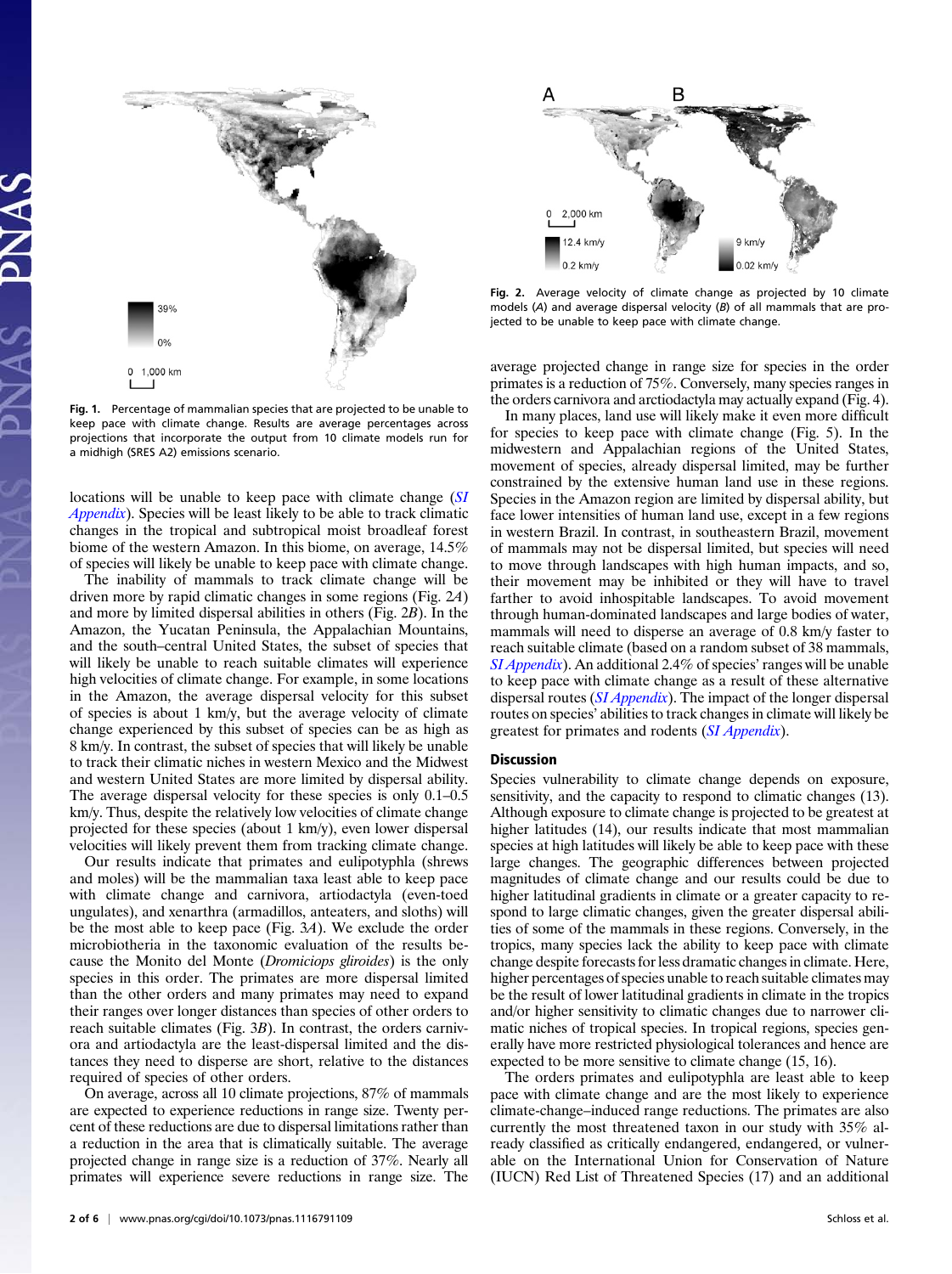

Fig. 3. Estimates of the ability of species in each order in the class mammalia to track projected climate change. (A) Percentage of grid cells in each species' range from which that species will likely be unable to track shifts in suitable climate. Boxplots incorporate percentages from each of 10 estimates based on the output from 10 climate models for each mammalian species. Boxes represent the interquartile range. Dashed whiskers extend to the lowest and highest values within 1.5 times the interquartile range. Values that are more extreme than the dashed whiskers are plotted as circles. (B) Modeled dispersal velocity plotted against the velocity (averaged across every grid cell in a species range and across projections from 10 climate models), at which each species will need to move to keep pace with climate change. Species that, on average, will likely be unable to keep pace with a changing climate fall below the solid line, whereas species that will likely be able to keep pace, on average, with a changing climate are above the solid line. Ten species of carnivora and three species of xenarthra with dispersal velocities greater than 20 km/y, but with velocities of climate change that were less than 2 km/y are not plotted here ( $n = 480$ ).

29% listed as near threatened  $(SI\text{ Appendix})$ . However, the IUCN Red List lists climate change as a threat for only one of these species, the black howler monkey (*Aluatta pigra*). Our results indicate that primates will be further threatened by climate change. Knowledge of the potential vulnerabilities of this order to climate change will enable management efforts to focus on species that are most vulnerable to climate change by minimizing the current threats to these species and fostering more resilient populations.

Landscape Permeability. We are underestimating the percentages of species that will be unable to keep pace with climate change because the percentages are based on dispersal estimates that do not incorporate landscape permeability. Landscape permeability is the degree to which the landscape facilitates animal movement (18). Human-dominated land uses between some species' ranges and regions of future suitable climate will increase the percentage of species that are unable to keep pace with climate change by requiring faster dispersal along longer alternative routes. In regions in which extensive human land use is ubiquitous, inhospitable landscapes may not lengthen dispersal routes because alternative routes through more permeable landscapes may not be available. In the subsample of 38 species, carnivores will likely travel through landscapes with extensive human land use, but those landscape patterns will have relatively little impact on their movement routes. In these regions and for these species, dispersal may be less successful due to the potential for decreased survival and reproduction in less suitable habitats. Fig. 5 is derived from straight-line movement routes of all 493 mammals and it highlights the regions from which we estimate land use to make keeping pace with climate change more difficult either as a result of increased distances in dispersal routes or decreased fitness. In eastern Brazil, the eastern United States, southern Mexico, and Central America, species are likely to reach suitable climate when the permeability of the landscape along the dispersal route is ignored. However, extensive human land use between these regions and regions of future suitable climate will likely add additional challenges to the capacity for species to track their climatic niches. These regions may therefore be important areas from which to focus connectivity efforts because in these regions species have the ability to keep pace with climate change, provided that the landscape does not impede their survival or movement. In addition to incorporating the humandominated land uses into species' dispersal routes, incorporating species-specific habitat preferences along with projected changes in habitat through time would generate more realistic estimates of the velocities species need to travel to reach suitable climates. However, the detailed data required for these analyses are not available for most species and the extensive processing time required for least-cost modeling makes these analyses infeasible for large numbers of species.



Fig. 4. The ratio of future projected range sizes (as limited by dispersal) to current range sizes. Boxplots incorporate ratios from projections based on each of 10 climate models individually for each mammalian species. Boxes represent the interquartile range. Dashed whiskers extend to the lowest and highest value within 1.5 times the interquartile range. Values that are more extreme than the dashed whiskers are plotted as circles. Values above the dashed line (i.e., ratios greater than one) indicate projected expansions in range size, whereas values below the dashed line (i.e., ratios less than one) indicate projected contractions in range size.

ECOLOGY

ECOLOGY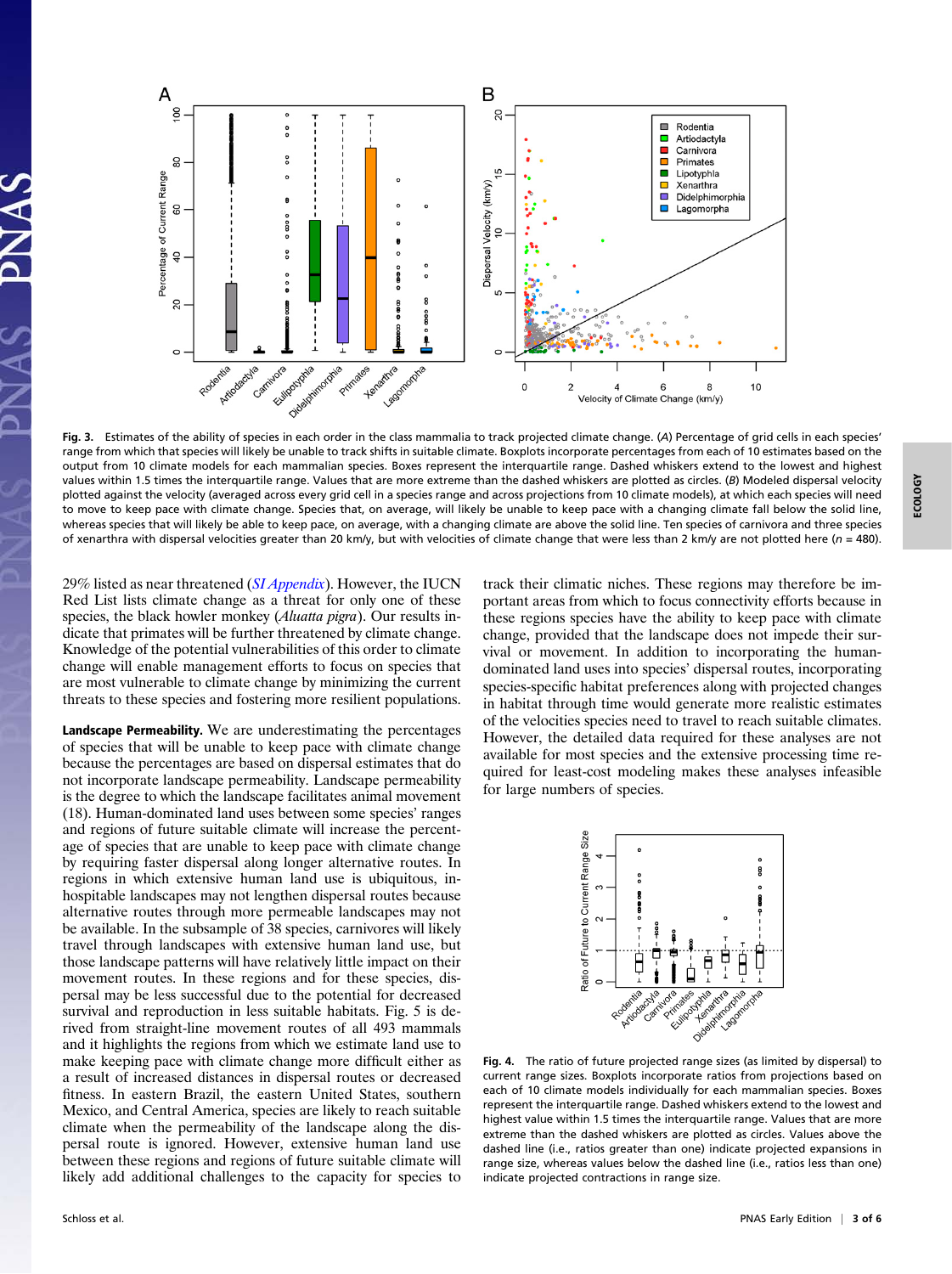

Fig. 5. Degree to which human land use may further impede movement of species attempting to track climate change. Red areas are highly vulnerable regions due to the inability of mammals to keep pace with climate change, but have relatively permeable landscapes. Blue areas are areas where species dispersal velocities and climate change velocities could allow them to keep pace with climate change; however, high intensities of human land use may prevent them from doing so. Pink areas highlight regions in which there are high percentages of species that, given their potential dispersal velocities and the velocities of climate change, will be unable to keep pace with climate change and from which dispersers will encounter humandominated landscapes.

Dispersal Assumptions. Some of the assumptions we make in estimating dispersal likely result in underestimates of the percentages of mammals unable to reach suitable climate. For example, we assume that successful reproduction occurs at the youngest age biologically possible and that offspring in every generation survive to dispersal age and successfully disperse. In reality, dispersal has high associated mortality (12, 19). We also assume that suitable habitat and climates for establishment, survival, and reproduction will exist between regions of current and future climate and that individuals will disperse directly toward the closest suitable grid cell. However, smaller-bodied mammals generally have more tortuous or winding dispersal paths (20). More sinuous dispersal paths in smaller species that are, in general, already dispersal limited may further inhibit the ability for small species to keep pace with climate change. Finally, in our model, dispersal trajectories ignore topography, rivers, roads, and other dispersal barriers, which may either impede movement or increase travel distance by requiring animals to take alternate routes. Alternatively, we may overestimate the percentage of mammals unable to keep pace because reduced habitat suitability may lead to adaptation of increased dispersal distances (2, 21).

Although we may overestimate or underestimate dispersal velocities for particular species, in general, the overall patterns of our results are relatively insensitive to uncertainties in natal dispersal velocity. To investigate the impacts of these uncertainties, we applied our models using a range of dispersal velocity estimates that varied by more than 200 km/y for some species ([SI](http://www.pnas.org/lookup/suppl/doi:10.1073/pnas.1116791109/-/DCSupplemental/sapp.pdf) [Appendix](http://www.pnas.org/lookup/suppl/doi:10.1073/pnas.1116791109/-/DCSupplemental/sapp.pdf)). Using the different dispersal estimates resulted in no change in the relative patterns of geographic and taxonomic inabilities to keep pace with climate change and little change in the magnitude of the results ([SI Appendix](http://www.pnas.org/lookup/suppl/doi:10.1073/pnas.1116791109/-/DCSupplemental/sapp.pdf)). For example, across 90% of the Western Hemisphere, using the lowest and highest estimates of dispersal velocity resulted in, at most, a difference of four mammals that could not keep pace with climate change. The largest difference was nine mammals and it only occurred in 0.013% of the grid cells of the Western Hemisphere.

Although taxonomic patterns are insensitive to natal dispersal estimates, the results are sensitive to dispersal frequency. For a subset of 193 species, a maximum estimate of breeding dispersal velocity that ignores the time between generations was relatively greater for species with delayed reproductive maturity such as ungulates, carnivores, and primates. These estimates had negligible impacts on the results for carnivores and ungulates, but resulted in a 52% average decrease in the percentage of primates' ranges that will be unable to keep pace with climate change ([SI Appendix](http://www.pnas.org/lookup/suppl/doi:10.1073/pnas.1116791109/-/DCSupplemental/sapp.pdf)). However, this estimate represents the upper limit of species' movement potential rather than a likely dispersal scenario because natal dispersal is generally more common than breeding dispersal due to the evolution of a natal dispersal strategy (22) and is often the single largest long-distance movement event (12).

Suitable Climate Assumptions. In addition to potential errors in estimates of dispersal velocities, our estimates of the velocity of climate change may also be influenced by assumptions and uncertainties. Most notably, we used bioclimatic model projections to delineate future suitable climate, and so, we inherently incorporated some of the assumptions and uncertainties of bioclimatic modeling. These assumptions have been extensively reviewed elsewhere (10, 23) and can cause over- or underestimates in our results. For example, false assumptions of climatic intolerance due to modeling only the realized niche, and therefore ignoring species interactions and other nonclimatic determinants of range boundaries, may increase the projected distance a species needs to travel to suitable climate and cause overestimates of the percentages of species unable to track climate change (e.g., our results in southern Florida). In addition, correlative models have inherent uncertainties associated with their inability to project the suitability of novel climates and to account for evolution. Also, range expansions may occur from small populations that are already closer to regions of future suitable climate, but that are absent from our projections due to the coarse resolution of range maps (7). Conversely, the assumption that the climate throughout a species distribution is sufficient for persistence of all populations of that species will lead to underestimates of percentages of mammals unable to reach suitable climate because current distributions may not exist in equilibrium with current climate or species may be locally adapted to specific climates within their distributions. The bioclimatic model projections in our study also contain uncertainty because they are based only on climatic variables and derived from one type of bioclimatic model. Incorporating vegetation or soil types as predictor variables or using alternate bioclimatic models would likely result in different projections of species distributions and possibly in greater or lesser velocities of climate change (24, 25). Additionally, bioclimatic model projections contain inherent uncertainty due to their dependence on output from uncertain climate models (23). However, the patterns produced by our models are geographically and taxonomically very similar across the 10 climate-change scenarios used in our models (*[SI Appendix](http://www.pnas.org/lookup/suppl/doi:10.1073/pnas.1116791109/-/DCSupplemental/sapp.pdf)*). Therefore, our geographic and taxonomic assessment of the ability of mammals to keep pace with climate change is somewhat insensitive to differences in climate model output.

Impact of Dispersal on Range-Shift Projections. Most previous range-shift projections have ignored dispersal. Our results indicate that species-specific dispersal is extremely important to include in range-shift projections. Assumptions of unlimited dispersal generally lead to overestimates of potential future range expansions and underestimates of potential range contractions. Our models indicate that 58% of range expansions projected with the assumption of unlimited dispersal will likely be range contractions when dispersal limitations are taken into account ([SI](http://www.pnas.org/lookup/suppl/doi:10.1073/pnas.1116791109/-/DCSupplemental/sapp.pdf) [Appendix](http://www.pnas.org/lookup/suppl/doi:10.1073/pnas.1116791109/-/DCSupplemental/sapp.pdf)). Furthermore, dispersal velocities vary by order and the failure to incorporate dispersal has more of an impact on the range-shift projections for species that are less able to expand into newly suitable climate such as primates and eulipotyphla ([SI Appendix](http://www.pnas.org/lookup/suppl/doi:10.1073/pnas.1116791109/-/DCSupplemental/sapp.pdf)).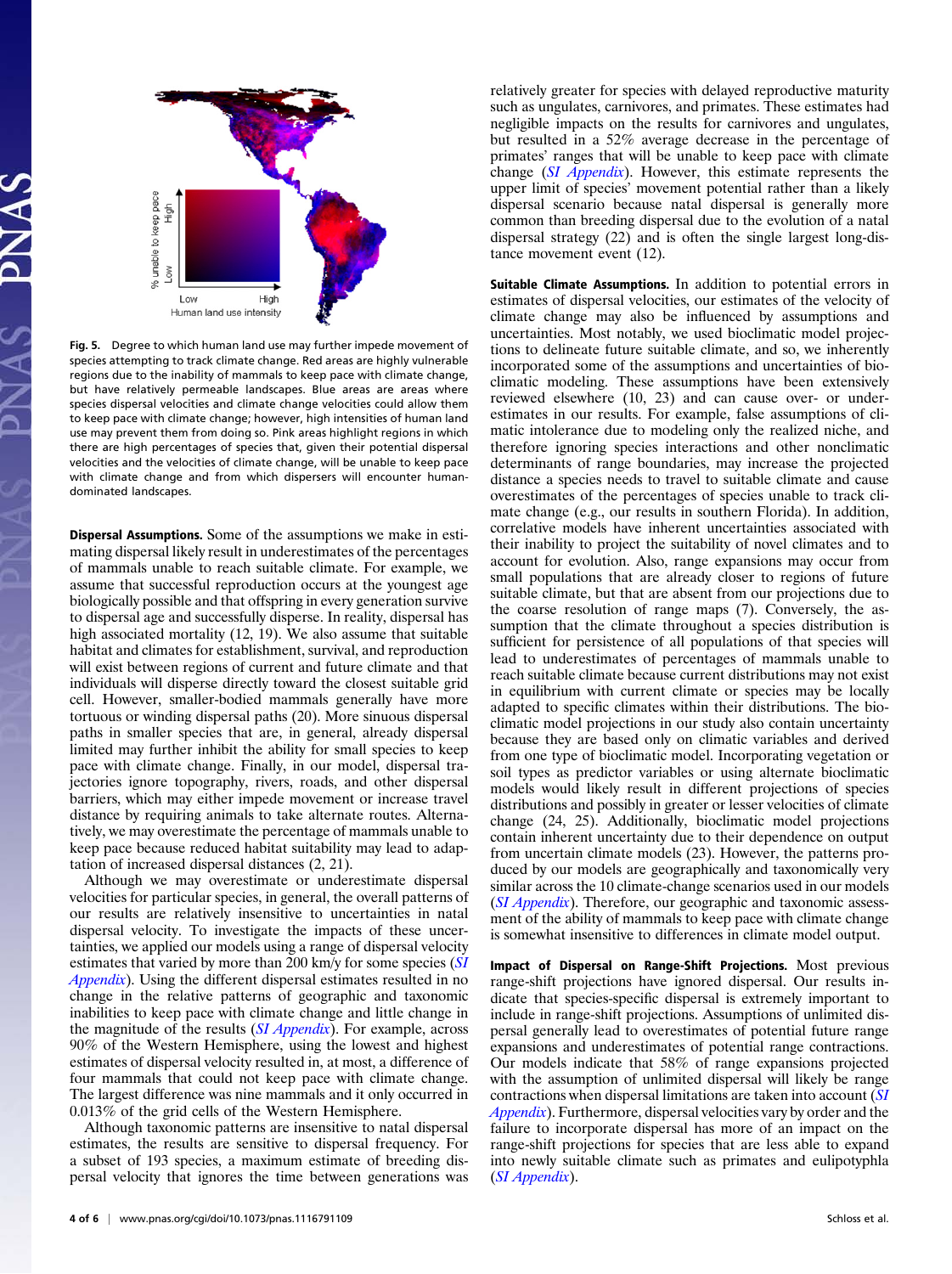# Conclusions

Our study quantifies, over a large geographic area and for a large number of species, the ability of mammals to keep pace with climate change. We assessed the combined impact of the exposure and sensitivity of mammals to climate change in the Western Hemisphere and evaluated one aspect of the capacity of these mammals to respond. Despite uncertainties, incorporating dispersal into range-shift projections should greatly improve projections of species distributions and assessments of taxonomic and regional vulnerabilities, particularly for dispersal-limited species. Our results indicate that large percentages of mammals will likely be unable to keep pace with climate change in the Amazon and that primates will likely be some of the most vulnerable mammals. These results are robust to some of the uncertainties in climate change and in species' dispersal abilities.

For dispersal-limited species (e.g., primates, shrews, and moles), reducing nonclimatic stressors will help to foster more resilient populations (Table 1). Assisted colonization may also be an option for dispersal-limited species; however, there are many uncertainties and risks associated with such actions and detailed assessments are needed if these actions are to be considered (26). Our study highlights a number of species that may be candidates for assisted colonization and for which further research into the costs and benefits of these actions may be practical. Our results also highlight areas in which landscapes could be made more permeable to allow species to better track climate change. Conservation planners in these regions can focus on how land-use practices can facilitate climate-change–related dispersal and range expansions into regions of newly suitable climate. Although reducing other threats, intentionally moving species, and increasing the permeability of the landscape may help some species track climatic changes, ultimately reducing greenhouse gas emissions and thus reducing the velocity of climate change is the only certain method to ensure that many species will be able to keep pace with climate change.

### Methods

Velocity of Climate Change. We calculated velocities of climate change (in kilometers per year) for each grid cell in each species' current range based on the distances between those grid cells and the closest grid cell projected to be climatically suitable for that species over an averaged 30-y period from 2071 to 2100. We divided this distance by 110 y—the difference between the historical time period (1961–1990) and the future time period on which the climate projections were based. We determined geographic distributions of future suitable climates for each species using existing bioclimatic model projections (6). Bioclimatic models use relationships between current species distributions and current climate variables in conjunction with projected future climatic data to forecast the locations where climate might be suitable for species in the future (10, 27). The bioclimatic models we used were based on random forest predictors (28, 29) and were built using current species distributions derived from digital range maps (30) and 37 different bioclimatic variables (6). Random forest models—a model-averaging approach based on classification or regression trees—have been shown to outperform other modeling approaches for predicting distributions of mammals in the Western Hemisphere (25). The models we used correctly predicted at least 80% of the presences and at least 97% of the absences in semi-independent test datasets that were reserved during the modelbuilding process. We used projected future distributions of suitable climate for each mammal from these established relationships and climate projec-tions from 10 general circulation models ([SI Appendix](http://www.pnas.org/lookup/suppl/doi:10.1073/pnas.1116791109/-/DCSupplemental/sapp.pdf)) run for a midhigh [Special Report on Emissions Scenarios (SRES) A2] (31) greenhouse gas emissions scenario to calculate the velocity of climate change for each species. Although our projections are based on a midhigh emissions scenario, our results may be conservative because the emissions trajectory of the last decade has already exceeded the trajectory of this scenario (32).

Velocity of Dispersal. Of the 525 nonvolant mammals for which Lawler et al. built models (6), we obtained from the literature or estimated body masses, diet types, and generation lengths for 493 species ([SI Appendix](http://www.pnas.org/lookup/suppl/doi:10.1073/pnas.1116791109/-/DCSupplemental/sapp.pdf)). We used this information to calculate dispersal velocity for 92 carnivores, 233 herbivores, and 168 omnivores. The velocity of dispersal (i.e., the distance that a species can travel over 110 y converted to velocity by dividing by that number of years) depends on the distance and frequency of dispersal events. We modeled the distances for single-natal dispersal events for each of the 493 species using the positive allometric relationships between median dispersal distances in kilometers (D) and body masses in kilograms (M) for carnivores and together for herbivores and omnivores (Eqs. 1 and 2, respectively) and the probability of dispersing shorter or longer distances (d) relative to this median distance (Eq. 3) (12).

$$
D_{\text{Carn}} = 3.45 * M^{0.89} \tag{1}
$$

$$
D_{\text{HerbOmn}} = 1.45 * M^{0.54}
$$
 [2]

$$
Pr(d > D) = e^{-(D/1.5)}
$$
 [3]

Because natal dispersal occurs before the first reproductive event, we estimated the frequency of natal-dispersal events from the successive period between generations determined by gestation length, age at sexual maturity, and the period until the next breeding season. We determined total dispersal distances in 110 y by multiplying the distances of single natal-dispersal events by the number of potential dispersal events calculated by dividing 110 by the period between successive generations.

|  |  | Table 1. Species- and region-specific examples of management strategies for climate-change adaptation |  |  |
|--|--|-------------------------------------------------------------------------------------------------------|--|--|
|  |  |                                                                                                       |  |  |

| Velocity of<br>climate<br>change | Dispersal<br>velocity | Human<br>land use | Example order/region                                    | Vulnerability to<br>climate change | Conservation action                                                                                                        |
|----------------------------------|-----------------------|-------------------|---------------------------------------------------------|------------------------------------|----------------------------------------------------------------------------------------------------------------------------|
| High                             | Low                   | High              | <b>Primates in Central America</b>                      | Very high                          | Increase connectivity; assisted migration;<br>ex situ conservation and reintroduction                                      |
| High                             | Low                   | Low               | Primates in the Amazon                                  | Very high                          | Assisted migration; ex situ conservation and<br>future reintroduction                                                      |
| High                             | High                  | Low               | Lagomorpha in the western<br><b>United States</b>       | Low to high                        | Prevention of habitat loss and fragmentation<br>to maintain connectivity for range shifts;<br>potential assisted migration |
| Low                              | Low                   | High              | Eulipotyphla in the Appalachian<br><b>Mountains</b>     | Intermediate to high               | Increase landscape permeability and<br>connectivity to facilitate range shifts;<br>potential assisted migration            |
| Low                              | Low                   | Low               | Eulipotyphla in the western<br>United States and Canada | Low to high                        | Prevention of habitat loss and fragmentation<br>to maintain connectivity for range shifts;<br>potential assisted migration |
| Low                              | High                  | High              | Artiodactyla and Xenarthra in<br>eastern Brazil         | Low                                | Increase landscape permeability; nonurgent                                                                                 |
| Low                              | High                  | Low               | Carnivora in eastern Canada                             | Very low                           | Continue current management practices                                                                                      |